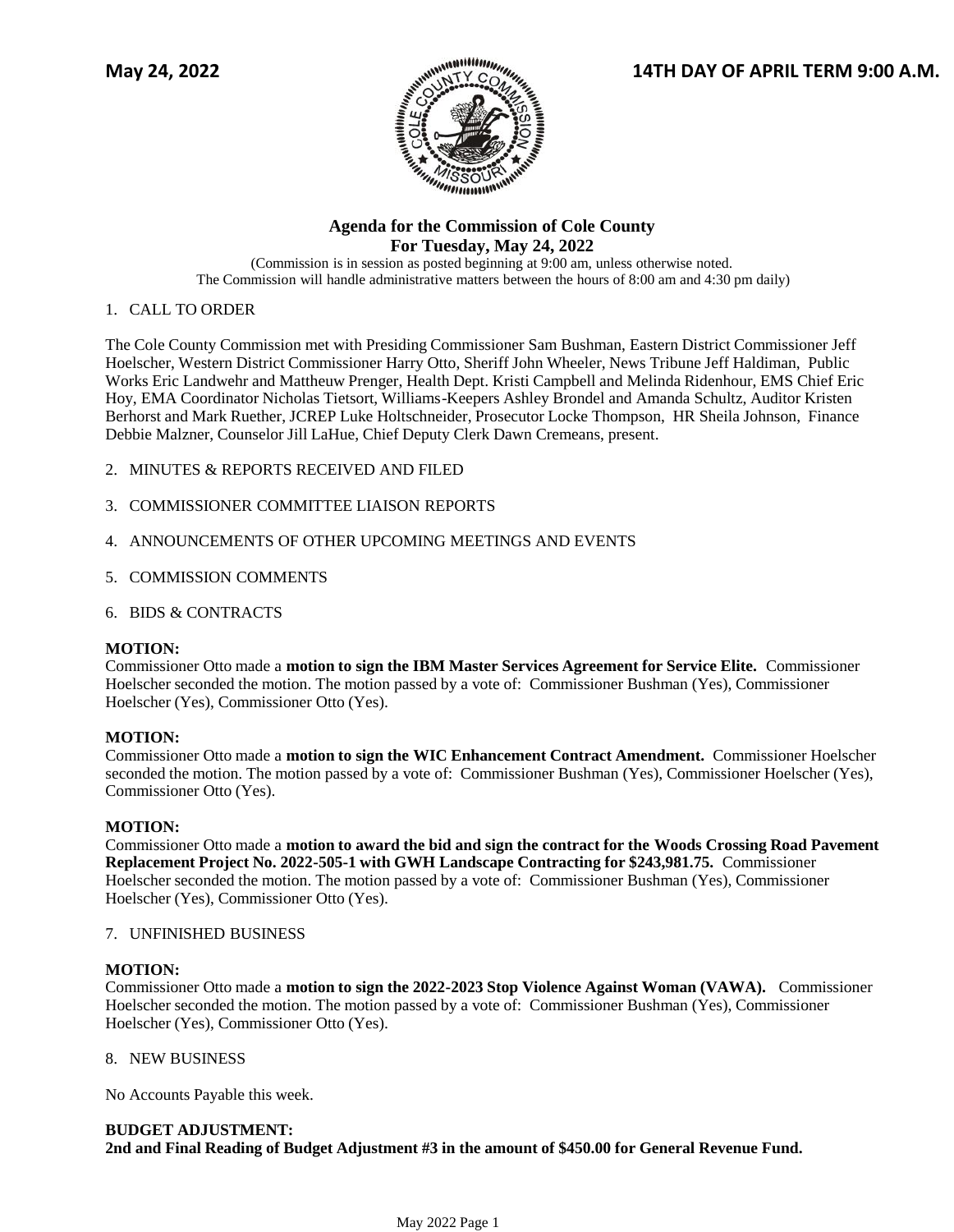## **MOTION:**

Commissioner Hoelscher made a **motion to sign Budget Adjustment #3 for \$450.00.** Commissioner Otto seconded the motion. The motion passed by a vote of: Commissioner Bushman (Yes), Commissioner Hoelscher (Yes), Commissioner Otto (Yes).

## **BUDGET ADJUSTMENT:**

**2nd and Final Reading of Budget Adjustment #4 in the amount of \$2,000,000.00 for EMS Sales Tax Fund.** 

#### **MOTION:**

Commissioner Hoelscher made a **motion to sign Budget Adjustment #4 for \$2,000,000.00.** Commissioner Otto seconded the motion. The motion passed by a vote of: Commissioner Bushman (Yes), Commissioner Hoelscher (Yes), Commissioner Otto (Yes).

#### **MOTION:**

Commissioner Hoelscher made a **motion to sign the Multi-modal Transload facility letter of support for MODOT Freight Enhancement Program Grant.** Commissioner Otto seconded the motion. The motion passed by a vote of: Commissioner Bushman (Yes), Commissioner Hoelscher (Yes), Commissioner Otto (Yes).

## **MOTION:**

Commissioner Hoelscher made a **motion to sign letters for Indian Nations Project Review and Comment Request.** Commissioner Otto seconded the motion. The motion passed by a vote of: Commissioner Bushman (Yes), Commissioner Hoelscher (Yes), Commissioner Otto (Yes).

## **DISCUSSION:**

A discussion was held with Eric Hoy regarding Computer Aided Dispatch.

#### **MOTION:**

Commissioner Otto made a **motion to move forward with the first piece of the software CAD with the city at a estimated cost of \$1,288,000 to be funded with ARPA funds with BKD to assist in determining the funding stream.** Commissioner Hoelscher seconded the motion. The motion passed by a vote of: Commissioner Bushman (Yes), Commissioner Hoelscher (Yes), Commissioner Otto (Yes).

#### **DISCUSSION:**

A discussion was held with Eric Hoy regarding ARPA funding EMS Ventilators.

## **MOTION:**

Commissioner Otto made a **motion to fund via ARPA with BKD weighing in on the spending of \$200,600.84 plus \$70,000 for Sheriffs Law Enforcement Academy Scholorships.** Commissioner Hoelscher seconded the motion. The motion passed by a vote of: Commissioner Bushman (Yes), Commissioner Hoelscher (Yes), Commissioner Otto (Yes).

9. CLOSED SESSION – Pursuant to Section 610.021 of the Revised Statutes of Missouri, the Commission will go into Closed Session to discuss the following: Personnel Issues [Section 610.021(13)] Communication between Public Body and its Auditor [Section 610.021(17)]

## **MOTION:**

Commissioner Otto made a **motion to go into Closed Session at 9:46 a.m. pursuant to 610.021 of the Revised Statutes of Missouri, the Commission will go into Closed Session to discuss the following: Communication between Public Body and its Auditor [Section 610.021(17)].** Commissioner Hoelscher seconded the motion. The motion passed by a vote of: Commissioner Bushman (Yes), Commissioner Hoelscher (Yes), Commissioner Otto (Yes).

#### **MOTION:**

Commissioner Otto made a **motion to go out of Closed Session at 10:15 a.m.** Commissioner Hoelscher seconded the motion. The motion passed by a vote of: Commissioner Bushman (Yes), Commissioner Hoelscher (Yes), Commissioner Otto (Yes).

#### **The Commission Meeting was called back into session by Commissioner Bushman.**

# **MOTION:**

Commissioner Hoelscher made a **motion to sign Management Representation Letter with William-Keepers.** Commissioner Otto seconded the motion. The motion passed by a vote of: Commissioner Bushman (Yes),